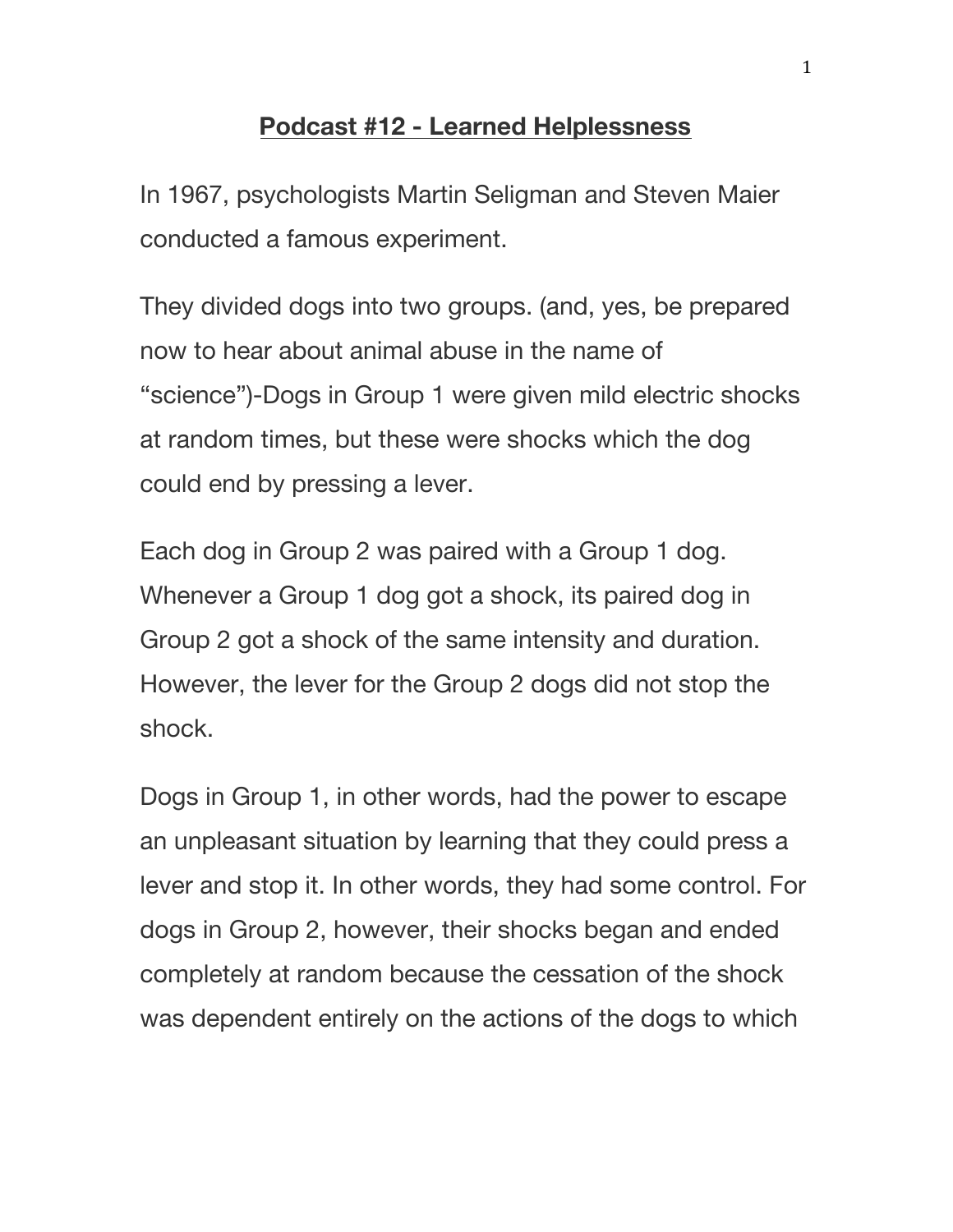they were paired in Group 1. Thus, for Group 2 dogs, the shock was "inescapable."

Not yet done with torturing animals, Seligman and Maier then put each dog in what they called a "shuttlebox"—this was a rectangular box with two compartments separated by a very low wall. So, you have to picture this….The floor of the compartment into which a dog was first placed was then electrified, sending mild but unpleasant shocks to the dog. The dog could easily end its suffering by stepping over the low wall into the second compartment which was shock-free. They found that those original dogs from Group 1, the ones who had learned that they could exercise some control over being shocked by pressing a lever, also quickly and easily learned to jump over the shuttlebox wall to avoid the aversive shocks in the first compartment.

However (and this is what constituted Seligman's great "discovery") the dogs from Group 2 who had "learned" that there was nothing they could do to end their suffering—these dogs didn't try to jump over the shuttlebox wall. Instead, they simply laid down in the electrified chamber and made no attempt to escape. Seligman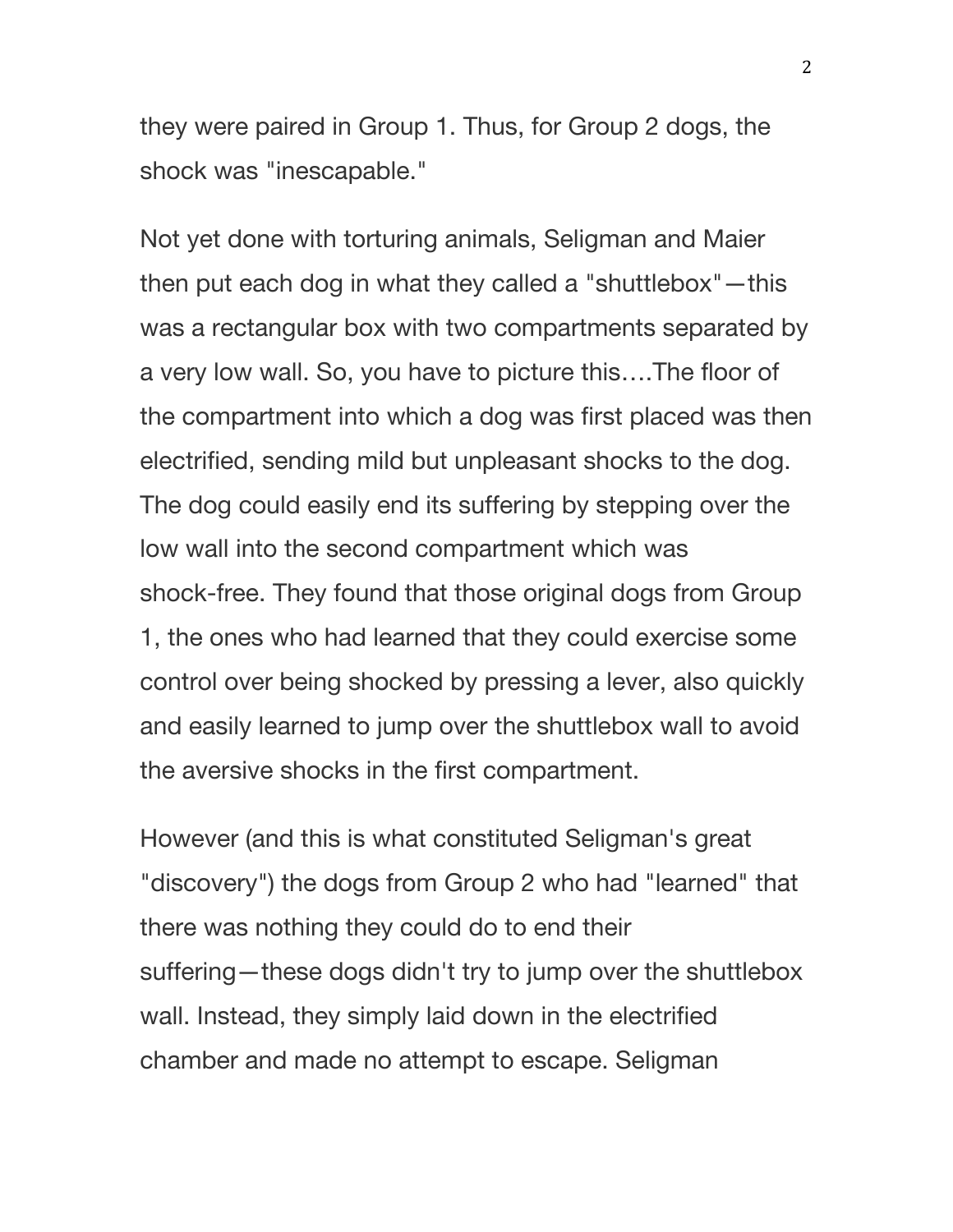hypothesized this: These dogs, he speculated, had developed a cognitive expectation that nothing they did would prevent or eliminate the shocks. Here's the heart of the matter: These dogs had learned to be helpless and their helplessness generalized to include complying and surrendering to other aversive situations.

SO, THIS IS THE ORIGIN OF THE CONCEPT OF "LEARNED HELPLESSNESS." SELIGMAN AND OTHERS SUGGESTED THAT Learned Helplessness might, therefore, be seen as lying at the heart of depression. WHY? WELL THINK ABOUT IT-- Depressed people believe that nothing they can do will help them feel better. Their grim expectations of the future, combined with a demeaning belief in their own lack of efficacy contribute to the symptoms of clinical depression.

We can see the workings of learned helplessness in people in many different situations. Some children who are not helped to learn math, for example, come to believe that nothing they can do will help them acquire this ability and may live their entire lives convinced that there is something intrinsically wrong with them. A man who is shy in social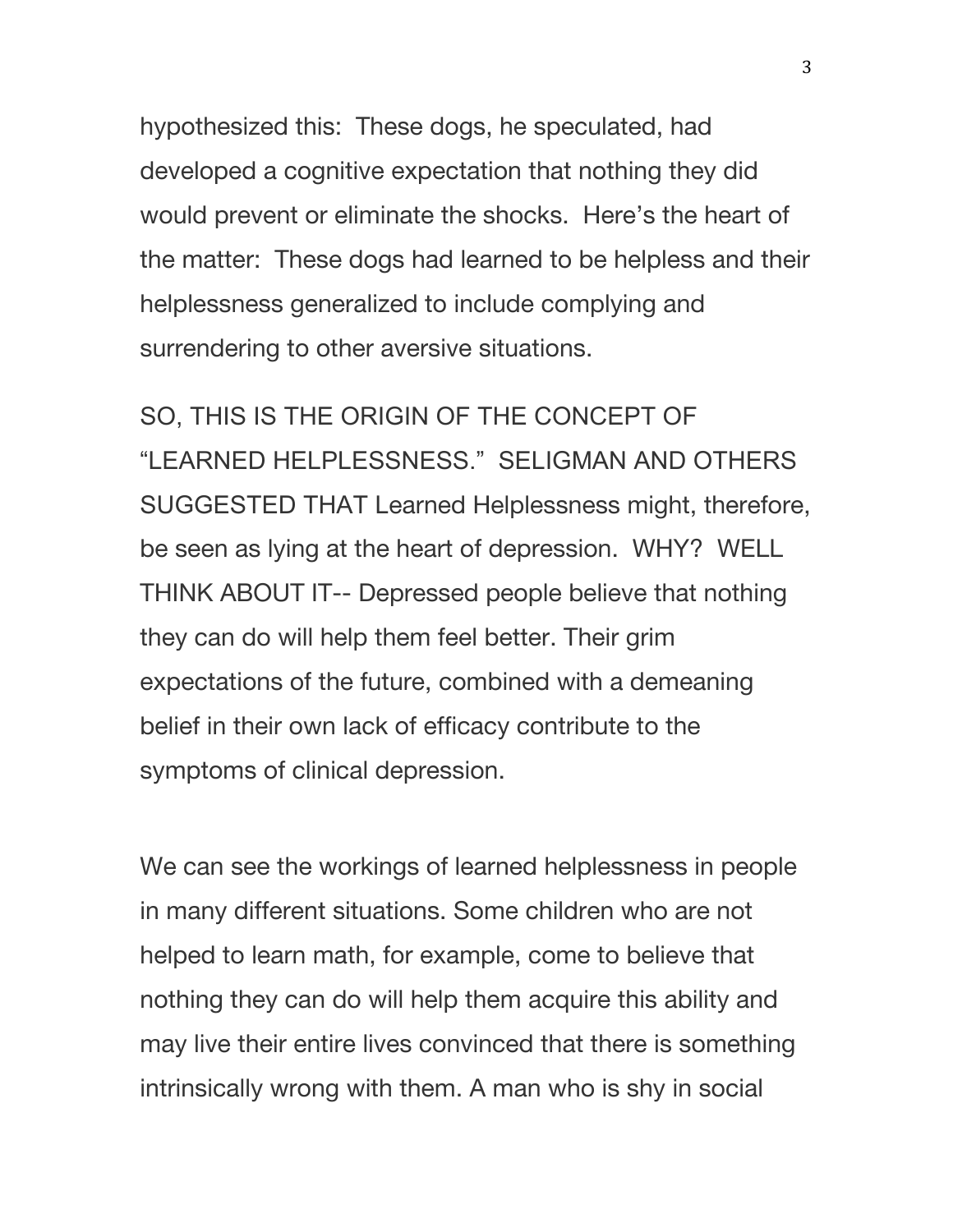situations may, without help, come to believe that his shyness is an intrinsic character defect that can never be overcome and, thus, he avoids social situations, which only worsens the problem. Or, for example, a woman I saw in therapy grew up in a family in which she was rarely helped comes to feel that help isn't there to be found and thus doesn't ask for it – even when it might actually be quite plentiful. If there is a general rule for people in therapy it's that they feel that the world is a fixed thing that they can't change and, as a result, they give up.

Experts in child development, in fact, argue that it's vital for parents to help their children feel that their efforts and actions are important, that the children can learn, and, further, to actively help them, help kids, to create repeated experiences of success. But imagine, now, what happens with parents who, say, can't tolerate seeing their children struggle and fail? We all know such parents, right? They deprive their children of the experience of learning and of mastering something through their own efforts. The big takeaway is that success breeds a feeling of efficacy which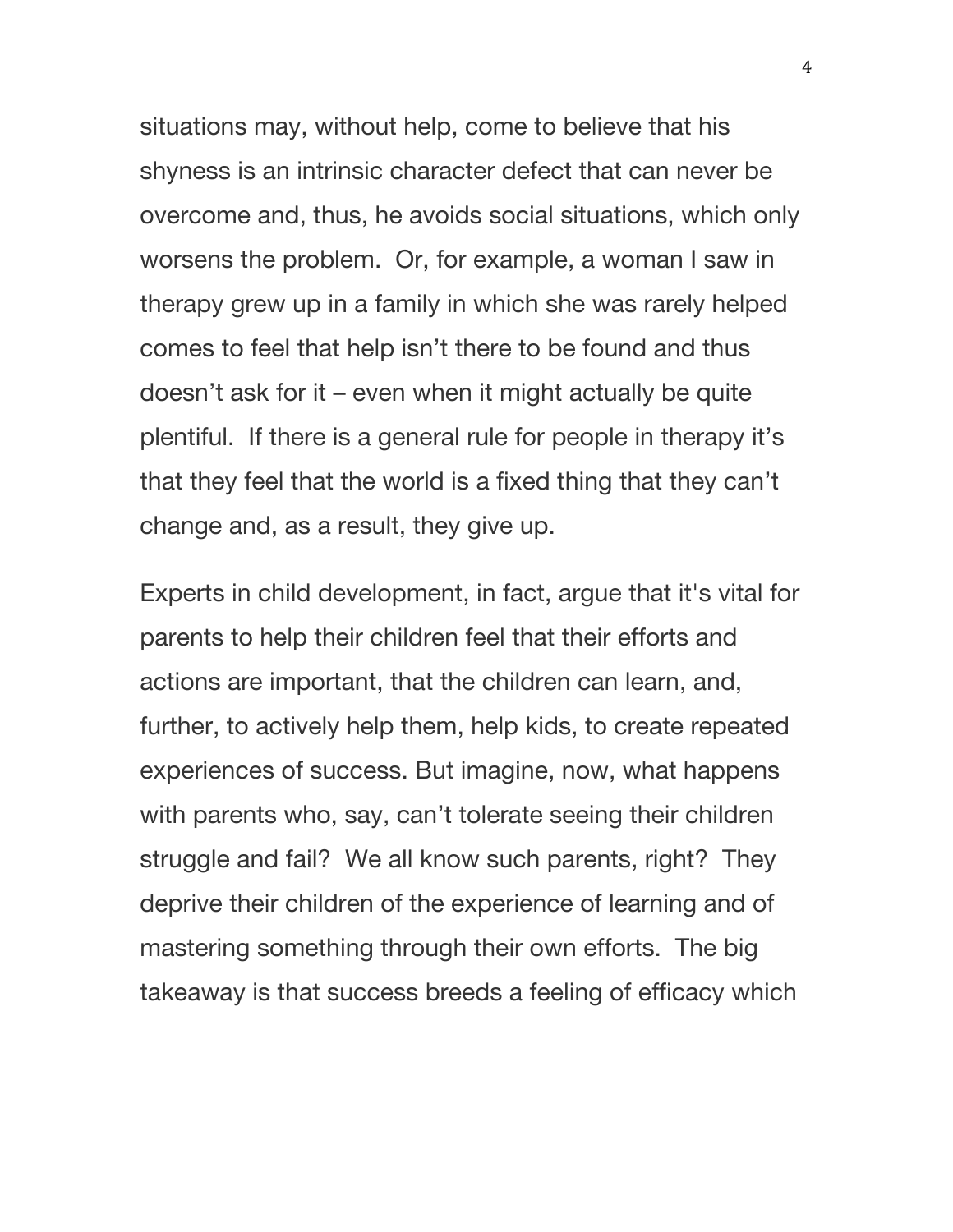breeds further success. Successful learning is an antidote to learned helplessness.

Helplessness is such a toxic feeling. And, you know--So much of our social life seems outside our control that I might argue learned helplessness is increasingly the norm in our society. Think about the fact that few of us really control the conditions of our work. Or what about low voter turnout? We talk about cynicism in our politics today—what what's cynicism if it's not learned helplessness?

When Seligman noticed some people seemed more resistant than others to developing and experiencing learned helplessness, he wondered why. Well, simple as it sounds--he found that such people were more optimistic and he set about to try to teach optimism to people. He helped them think about their successes and failures in a different way, e.g. that "bad" things were the exception and not the rule, that remaining confident in the face of adversity had many advantages, and that this mode of thinking could be actively practiced. Seligman claimed great success for this "treatment," although his results have been disputed.